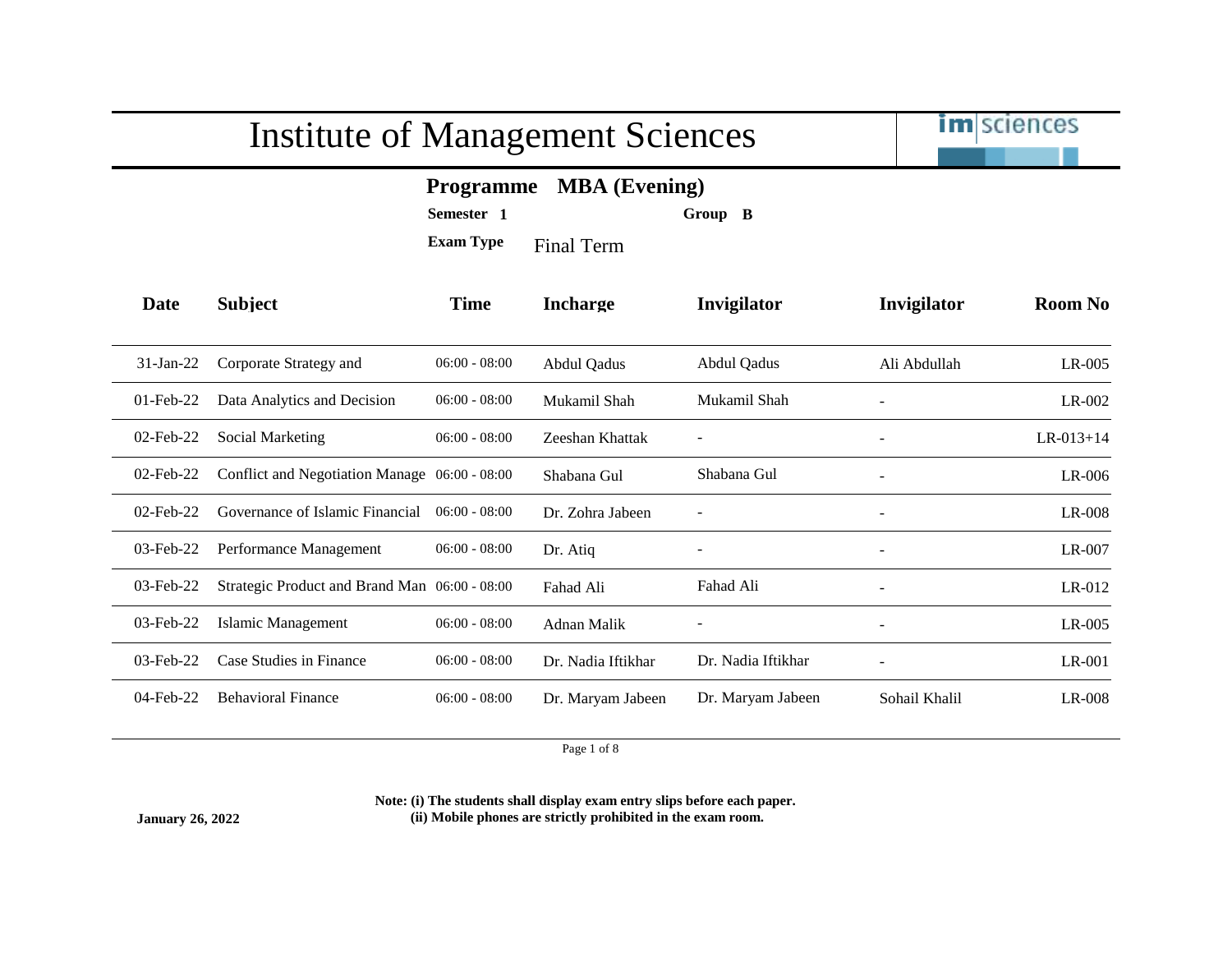

### **Programme MBA (Evening)**

**Semester 3 Group C**

**Exam Type** Final Term

| Date         | <b>Subject</b>                                | <b>Time</b>     | <b>Incharge</b>    | Invigilator              | Invigilator              | <b>Room No</b>  |
|--------------|-----------------------------------------------|-----------------|--------------------|--------------------------|--------------------------|-----------------|
| $02$ -Feb-22 | Conflict and Negotiation Manage 06:00 - 08:00 |                 | Shabana Gul        |                          | $\overline{\phantom{a}}$ | $LR-006$        |
| $02$ -Feb-22 | Social Marketing                              | $06:00 - 08:00$ | Zeeshan Khattak    | Zeeshan Khattak          | Sohail Khalil            | $LR - 013 + 14$ |
| $02$ -Feb-22 | Governance of Islamic Financial               | $06:00 - 08:00$ | Dr. Zohra Jabeen   | Dr. Zohra Jabeen         |                          | LR-008          |
| $03$ -Feb-22 | Performance Management                        | $06:00 - 08:00$ | Dr. Atiq           |                          |                          | LR-007          |
| 03-Feb-22    | Case Studies in Finance                       | $06:00 - 08:00$ | Dr. Nadia Iftikhar |                          |                          | $LR-001$        |
| $03$ -Feb-22 | Strategic Product and Brand Man 06:00 - 08:00 |                 | Fahad Ali          |                          | $\overline{\phantom{a}}$ | $LR-012$        |
| $03$ -Feb-22 | Islamic Management                            | $06:00 - 08:00$ | Adnan Malik        | Adnan Malik              | $\overline{\phantom{a}}$ | $LR-005$        |
| $04$ -Feb-22 | <b>Behavioral Finance</b>                     | $06:00 - 08:00$ | Dr. Maryam Jabeen  | $\overline{\phantom{a}}$ | $\overline{\phantom{a}}$ | LR-008          |

Page 2 of 8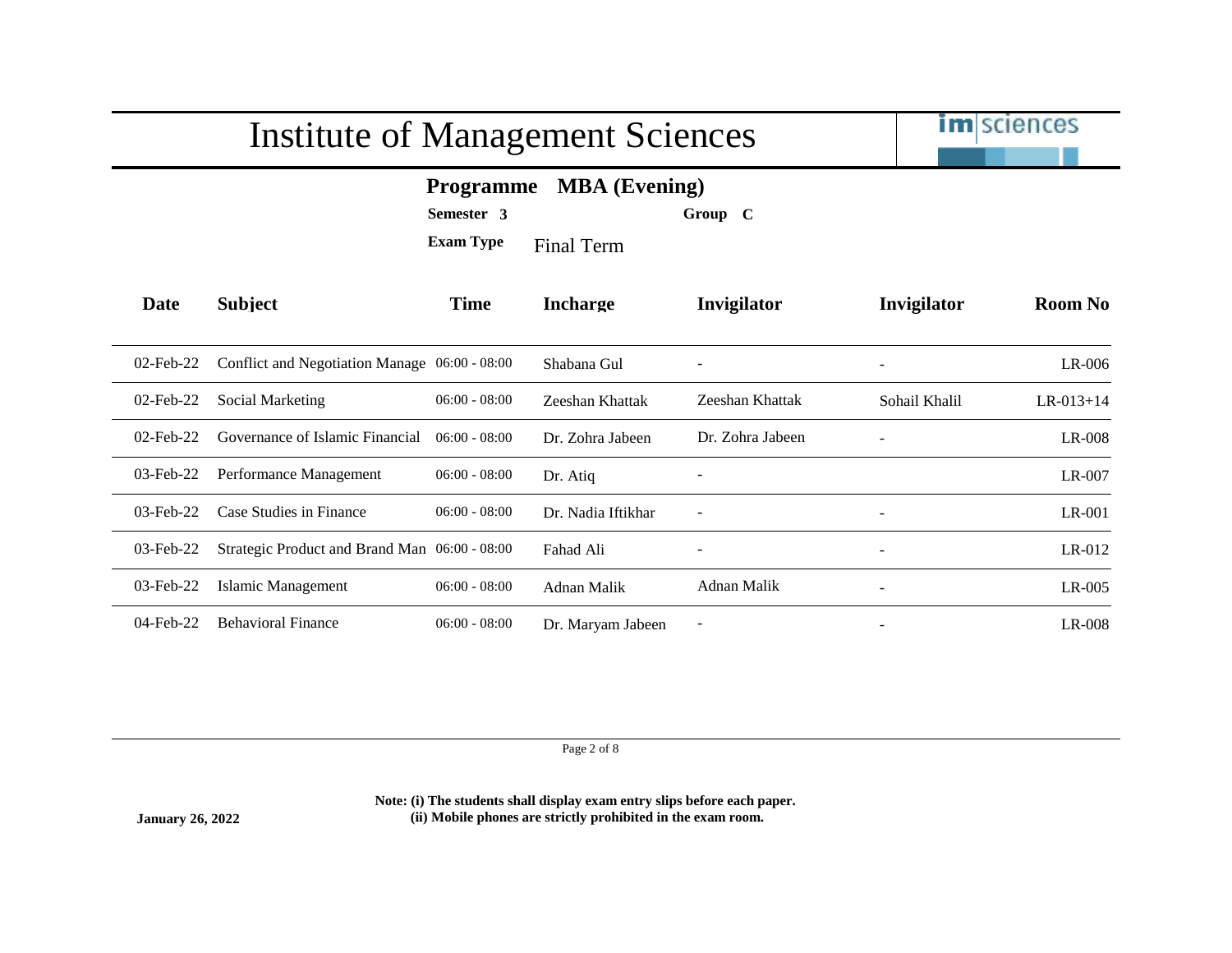

### **Programme MBA(N.B) Evening**

**Semester 1 Group A**

**Exam Type** Final Term

| Date         | <b>Subject</b>               | <b>Time</b>     | <b>Incharge</b>      | <b>Invigilator</b> | Invigilator              | <b>Room No</b> |
|--------------|------------------------------|-----------------|----------------------|--------------------|--------------------------|----------------|
| $31-Ian-22$  | Principles of Management     | $06:00 - 08:00$ | Dr. Atiq             | Dr. Atiq           | $\overline{\phantom{a}}$ | LR-001         |
| $01$ -Feb-22 | <b>Business Finance</b>      | $06:00 - 08:00$ | Dr. Iftikhar Ul Amin | Fazl-e-Subhan      | -                        | <b>BG-Lab</b>  |
| $02$ -Feb-22 | Principles of Marketing      | $06:00 - 08:00$ | Abdul Qadus          | Abdul Qadus        | $\overline{\phantom{a}}$ | LR-001         |
| $03$ -Feb-22 | Fundamentals of Accounting   | $06:00 - 08:00$ | Dr. Shahwali Khan    | Dr. Shahwali Khan  | Sohail Khalil            | $LR-002$       |
| $04$ -Feb-22 | Principles of Microeconomics | $06:00 - 08:00$ | Aisha Jabeen         | Aisha Jabeen       | $\overline{\phantom{0}}$ | $LR-001$       |

Page 3 of 8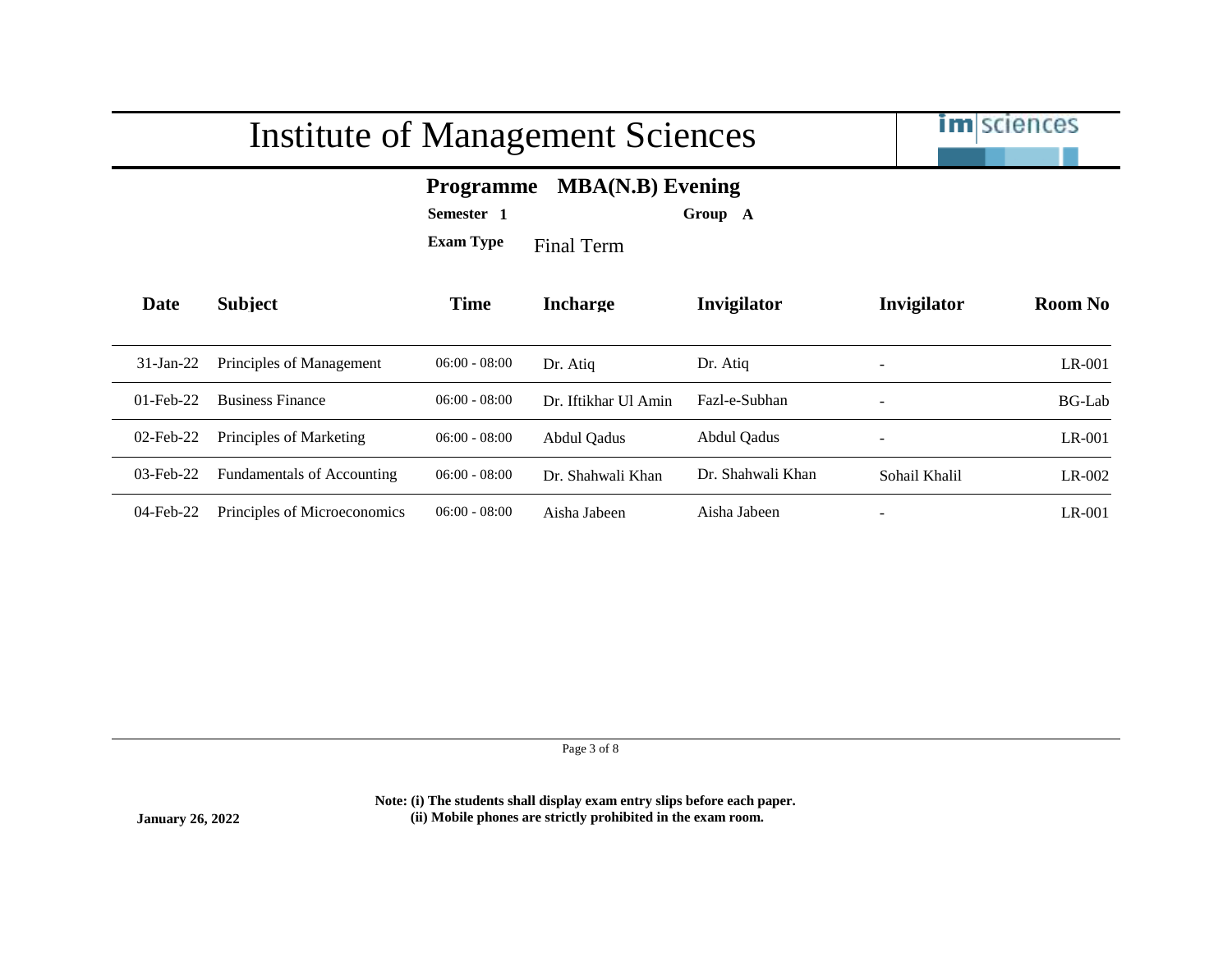

### **Programme MBA(N.B) Evening**

**Semester 3 Group B**

**Exam Type** Final Term

| Date         | <b>Subject</b>                                | <b>Time</b>     | <b>Incharge</b>    | <b>Invigilator</b>       | Invigilator              | Room No  |
|--------------|-----------------------------------------------|-----------------|--------------------|--------------------------|--------------------------|----------|
| $31$ -Jan-22 | Research Methodology                          | $06:00 - 08:00$ | Muhammad Arif      | Muhammad Arif            | $\overline{\phantom{a}}$ | LR-002   |
| $01$ -Feb-22 | Human Resource Management                     | $06:00 - 08:00$ | Azam Farooq        | Azam Farooq              | Ahsan Ashfaq             | $LR-001$ |
| $02$ -Feb-22 | <b>Business Statistics</b>                    | $06:00 - 08:00$ | Dr. Yasir Kamal    | Dr. Yasir Kamal          | Fazl-e-Subhan            | $LR-005$ |
| $03$ -Feb-22 | Performance Management                        | $06:00 - 08:00$ | Dr. Atiq           |                          | $\overline{\phantom{a}}$ | $LR-007$ |
| $03$ -Feb-22 | Case Studies in Finance                       | $06:00 - 08:00$ | Dr. Nadia Iftikhar | $\overline{\phantom{a}}$ | $\overline{\phantom{a}}$ | $LR-001$ |
| 03-Feb-22    | Strategic Product and Brand Man 06:00 - 08:00 |                 | Fahad Ali          |                          | $\overline{\phantom{a}}$ | $LR-012$ |
| 04-Feb-22    | <b>Project Management</b>                     | $06:00 - 08:00$ | Dr. Amin Ullah     | Dr. Amin Ullah           | $\overline{\phantom{a}}$ | $LR-003$ |

Page 4 of 8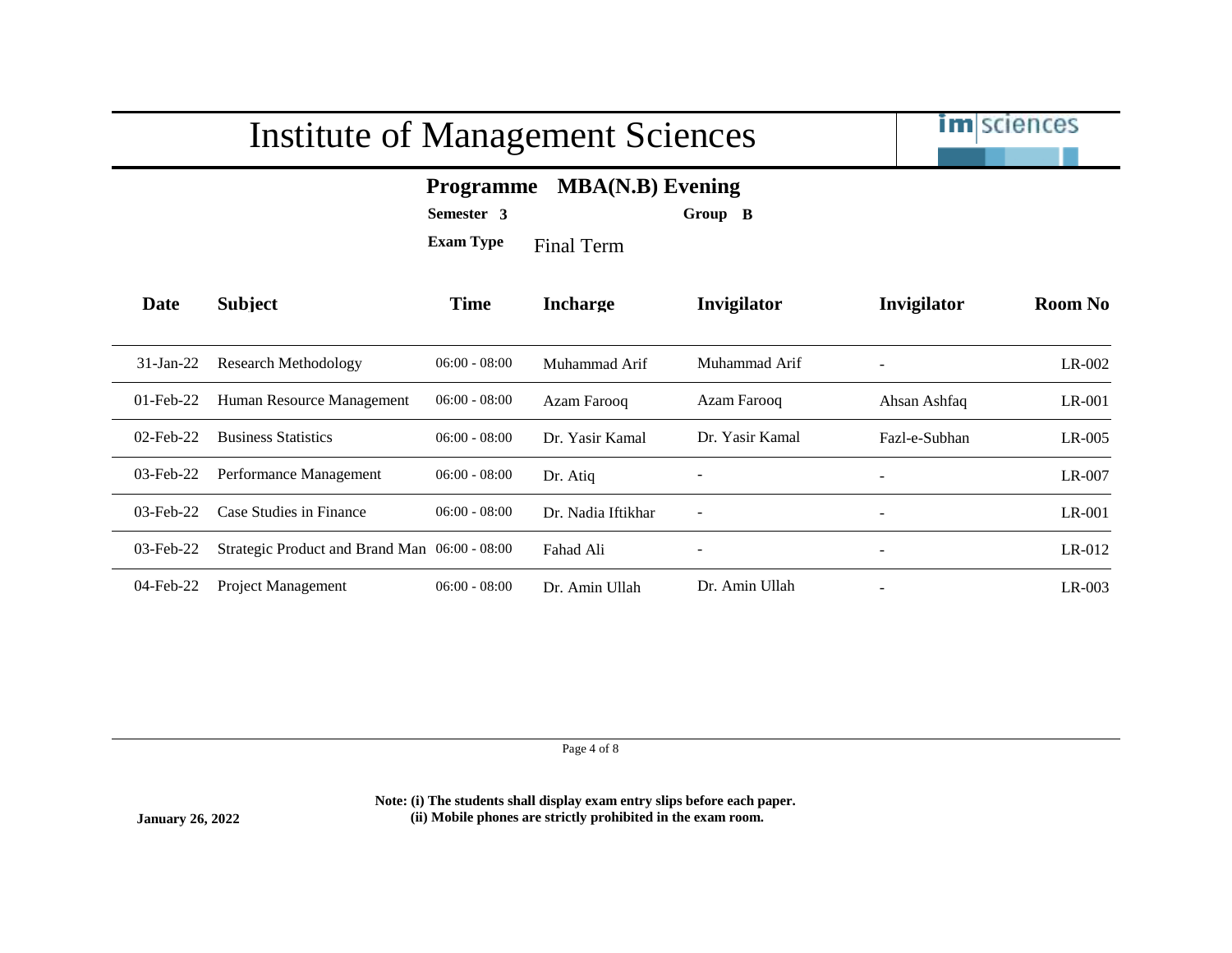|              | <b>Institute of Management Sciences</b>     |                                                                                             |                 |                 |                          | <b>im</b> sciences |  |
|--------------|---------------------------------------------|---------------------------------------------------------------------------------------------|-----------------|-----------------|--------------------------|--------------------|--|
|              |                                             | <b>MPH</b><br><b>Programme</b><br><b>Semester Special</b><br><b>Exam Type</b><br>Final Term |                 | Group A         |                          |                    |  |
| Date         | <b>Subject</b>                              | <b>Time</b>                                                                                 | <b>Incharge</b> | Invigilator     | Invigilator              | <b>Room No</b>     |  |
| $31$ -Jan-22 | Professional Communucation                  | $06:00 - 08:00$                                                                             | Rafiqullah Jan  | Rafiqullah Jan  |                          | LR-007             |  |
| $01$ -Feb-22 | Public Health                               | $06:00 - 08:00$                                                                             | Dr. Asad Hassan | Dr. Asad Hassan |                          | LR-007             |  |
| $02$ -Feb-22 | Hospital & Personnel Manageme 06:00 - 08:00 |                                                                                             | Dr. Asad Hassan | Dr. Asad Hassan | $\overline{\phantom{a}}$ | LR-007             |  |
| $03$ -Feb-22 | Applied Epidemiology                        | $06:00 - 08:00$                                                                             | Dr. Waqar Ali   | Dr. Waqar Ali   |                          | $LR-010$           |  |
| 03-Feb-22    | <b>Community Pediatrics</b>                 | $06:00 - 08:00$                                                                             | Dr. Rubeena Gul | Dr. Rubeena Gul |                          | $LR-010$           |  |
| 04-Feb-22    | Epidemiology                                | $06:00 - 08:00$                                                                             | Dr. Waqar Ali   | Dr. Waqar Ali   |                          | $LR-007$           |  |

Page 5 of 8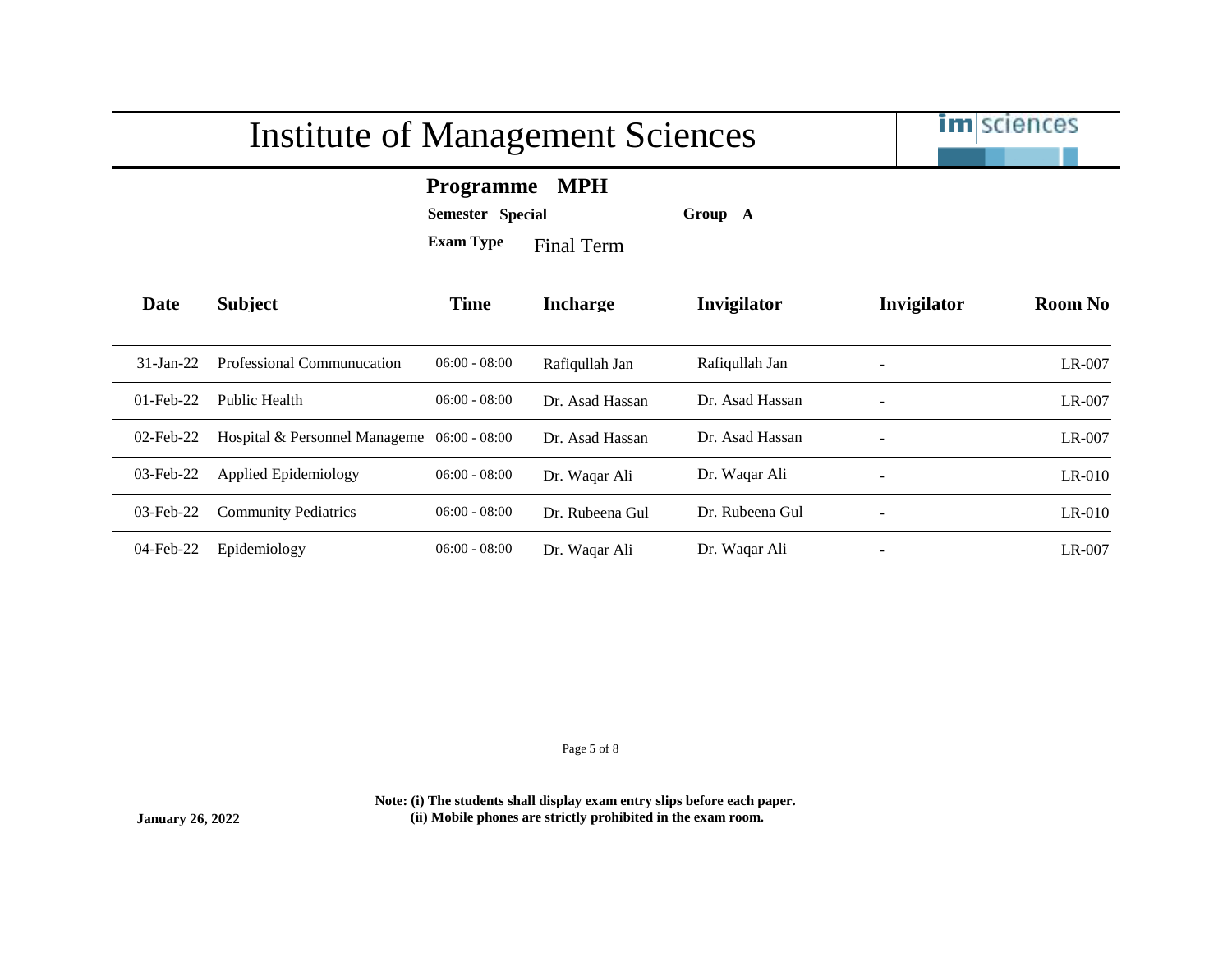

### **Programme MS (Mgt.Sci.)**

**Semester 1 Group A**

**Exam Type** Final Term

| Date         | <b>Subject</b>                                | <b>Time</b>     | <b>Incharge</b>     | Invigilator         | Invigilator              | <b>Room No</b>  |
|--------------|-----------------------------------------------|-----------------|---------------------|---------------------|--------------------------|-----------------|
| $31$ -Jan-22 | <b>Ouantitative Research</b>                  | $06:00 - 08:00$ | Dr. Shandana Shoaib | Dr. Shandana Shoaib | Ahsan Ashfaq             | $LR-008$        |
| $01$ -Feb-22 | Qualitative Research Techniques 06:00 - 08:00 |                 | Dr. Karim Ullah     | Dr. Karim Ullah     | (Take Home)              |                 |
| $02$ -Feb-22 | Conflict and Negotiation Manage 06:00 - 08:00 |                 | Shabana Gul         |                     |                          | $LR-006$        |
| $02$ -Feb-22 | <b>Advanced Corporate Finance</b>             | $06:00 - 08:00$ | Dr. Nadia Iftikhar  | Dr. Nadia Iftikhar  | Ali Abdullah             | $LR-003$        |
| $02$ -Feb-22 | <b>Social Marketing</b>                       | $06:00 - 08:00$ | Zeeshan Khattak     |                     |                          | $LR - 013 + 14$ |
| $03$ -Feb-22 | Performance Management                        | $06:00 - 08:00$ | Dr. Atiq            | Dr. Atiq            | Ali Abdullah             | LR-007          |
| $03$ -Feb-22 | Strategic Product and Brand Man 06:00 - 08:00 |                 | Fahad Ali           |                     | $\overline{\phantom{a}}$ | $LR-012$        |
| $04$ -Feb-22 | <b>Behavioral Finance</b>                     | $06:00 - 08:00$ | Dr. Maryam Jabeen   | Dr. Maryam Jabeen   | Fazl-e-Subhan            | LR-009          |

Page 6 of 8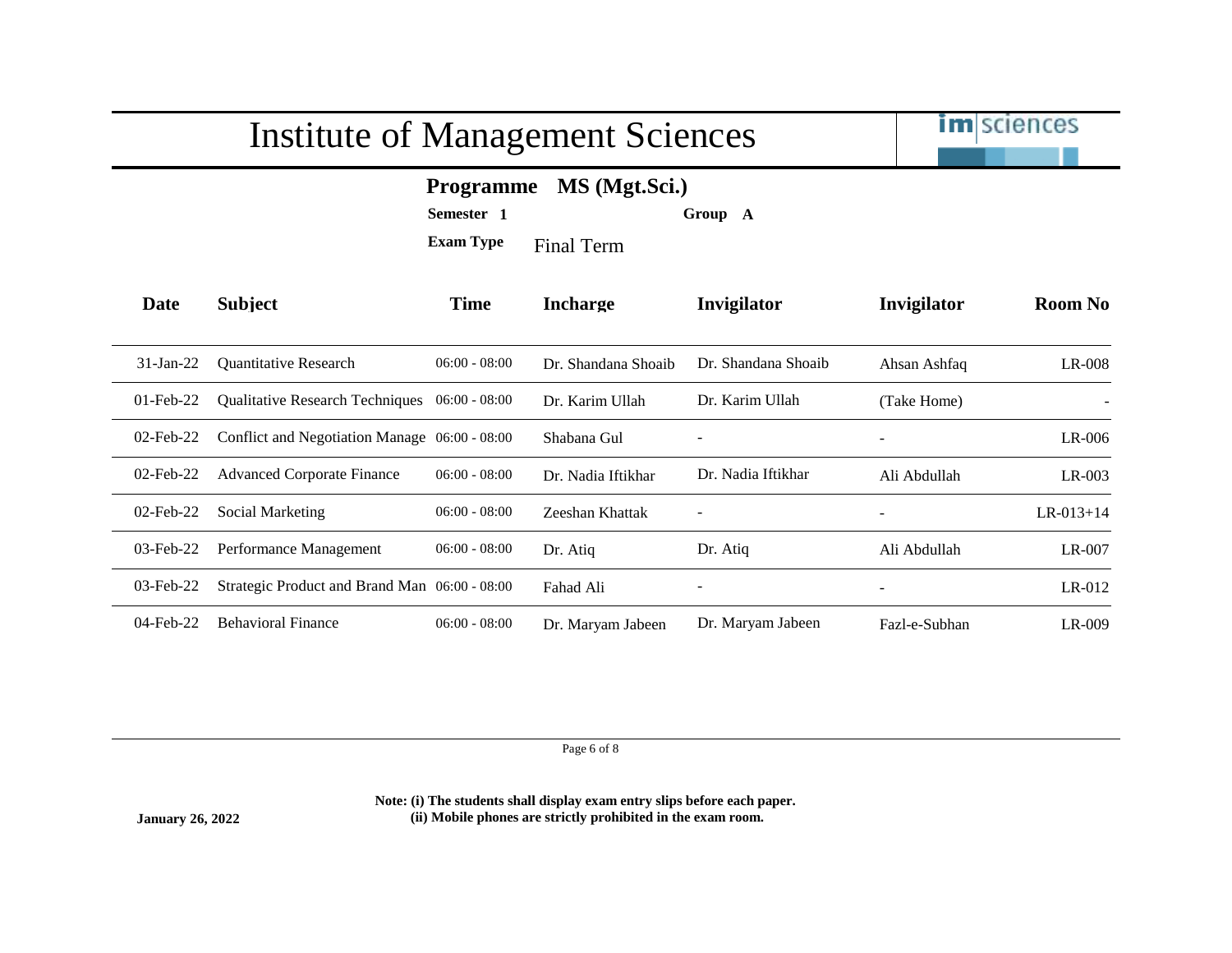|              | Institute of Management Sciences              | <b>im</b> sciences                                 |                                    |                          |                          |                |
|--------------|-----------------------------------------------|----------------------------------------------------|------------------------------------|--------------------------|--------------------------|----------------|
|              |                                               | <b>Programme</b><br>Semester 3<br><b>Exam Type</b> | MS (Mgt.Sci.)<br><b>Final Term</b> | Group A                  |                          |                |
| Date         | <b>Subject</b>                                | <b>Time</b>                                        | <b>Incharge</b>                    | Invigilator              | Invigilator              | <b>Room No</b> |
| 02-Feb-22    | <b>Advanced Corporate Finance</b>             | $06:00 - 08:00$                                    | Dr. Nadia Iftikhar                 | Dr. Nadia Iftikhar       |                          | $LR-003$       |
| 02-Feb-22    | Social Marketing                              | $06:00 - 08:00$                                    | Zeeshan Khattak                    |                          |                          | $LR-013+14$    |
| 02-Feb-22    | Conflict and Negotiation Manage 06:00 - 08:00 |                                                    | Shabana Gul                        |                          | $\overline{\phantom{a}}$ | LR-006         |
| 03-Feb-22    | Strategic Product and Brand Man 06:00 - 08:00 |                                                    | Fahad Ali                          |                          | $\overline{\phantom{a}}$ | LR-012         |
| 03-Feb-22    | Performance Management                        | $06:00 - 08:00$                                    | Dr. Atiq                           |                          | $\overline{\phantom{a}}$ | LR-007         |
| $04$ -Feb-22 | <b>Behavioral Finance</b>                     | $06:00 - 08:00$                                    | Dr. Maryam Jabeen                  | $\overline{\phantom{a}}$ |                          | LR-008         |

Page 7 of 8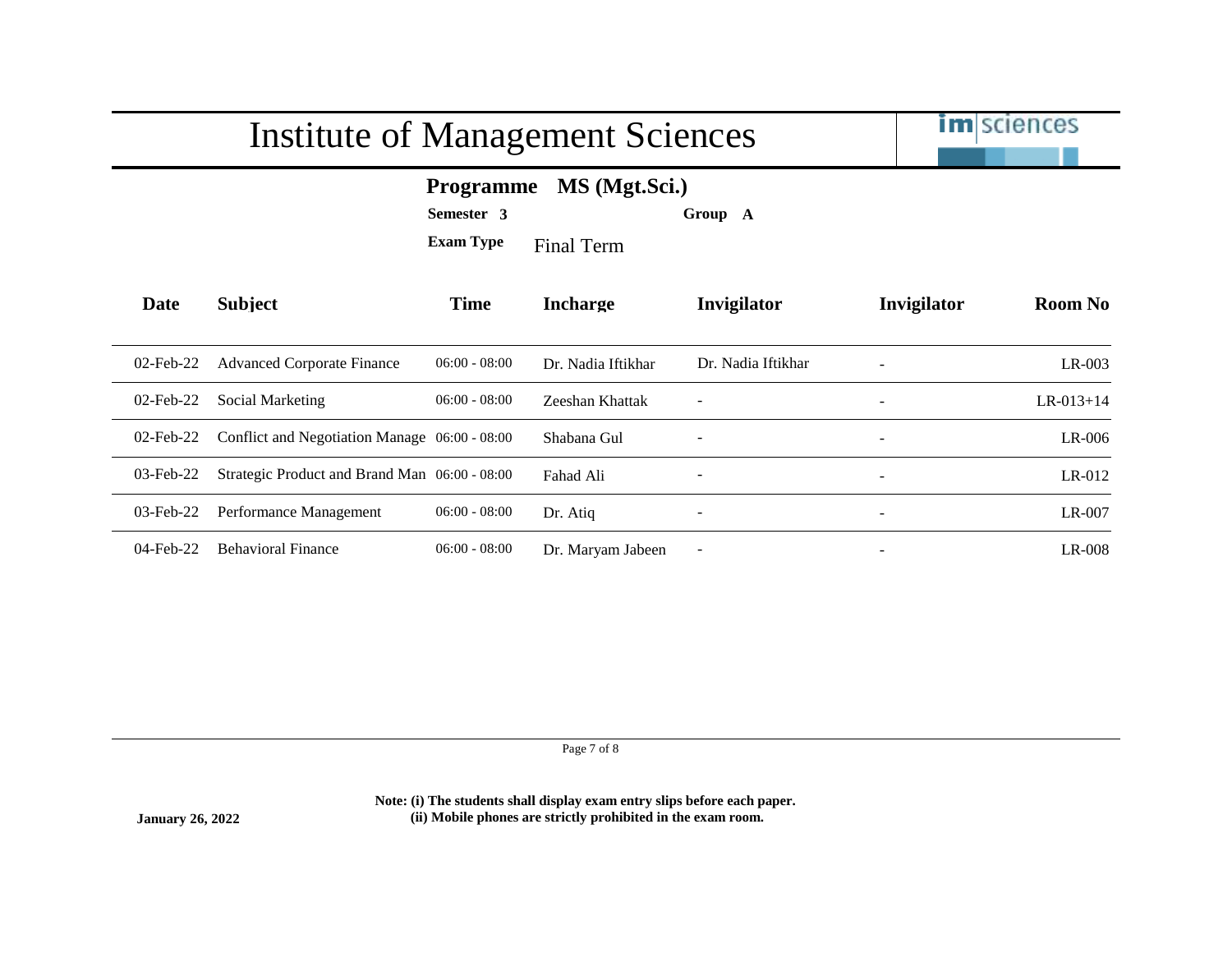|              | Institute of Management Sciences                                                                    |                 | <b>im</b> sciences     |                        |                          |                |
|--------------|-----------------------------------------------------------------------------------------------------|-----------------|------------------------|------------------------|--------------------------|----------------|
|              | MS (Proj Mgt)<br><b>Programme</b><br>Semester 1<br>Group A<br><b>Exam Type</b><br><b>Final Term</b> |                 |                        |                        |                          |                |
| Date         | <b>Subject</b>                                                                                      | <b>Time</b>     | <b>Incharge</b>        | Invigilator            | Invigilator              | <b>Room No</b> |
| $31$ -Jan-22 | <b>Applied Research Methods</b>                                                                     | $06:00 - 08:00$ | Dr. Karim Ullah        | (Take Home)            | $\overline{\phantom{a}}$ |                |
| $01$ -Feb-22 | <b>Managing Complex Projects</b>                                                                    | $06:00 - 08:00$ | Dr. Saleem Gul         | Dr. Saleem Gul         |                          | $LR-008$       |
| $02$ -Feb-22 | Project Procurement Managemen 06:00 - 08:00                                                         |                 | Dr. Amin Ullah         | Dr. Amin Ullah         | $\overline{\phantom{a}}$ | LR-009         |
| $03$ -Feb-22 | Project Management                                                                                  | $06:00 - 08:00$ | Dr. Engr. Shahid Latif | Dr. Engr. Shahid Latif |                          | $LR-006$       |

Page 8 of 8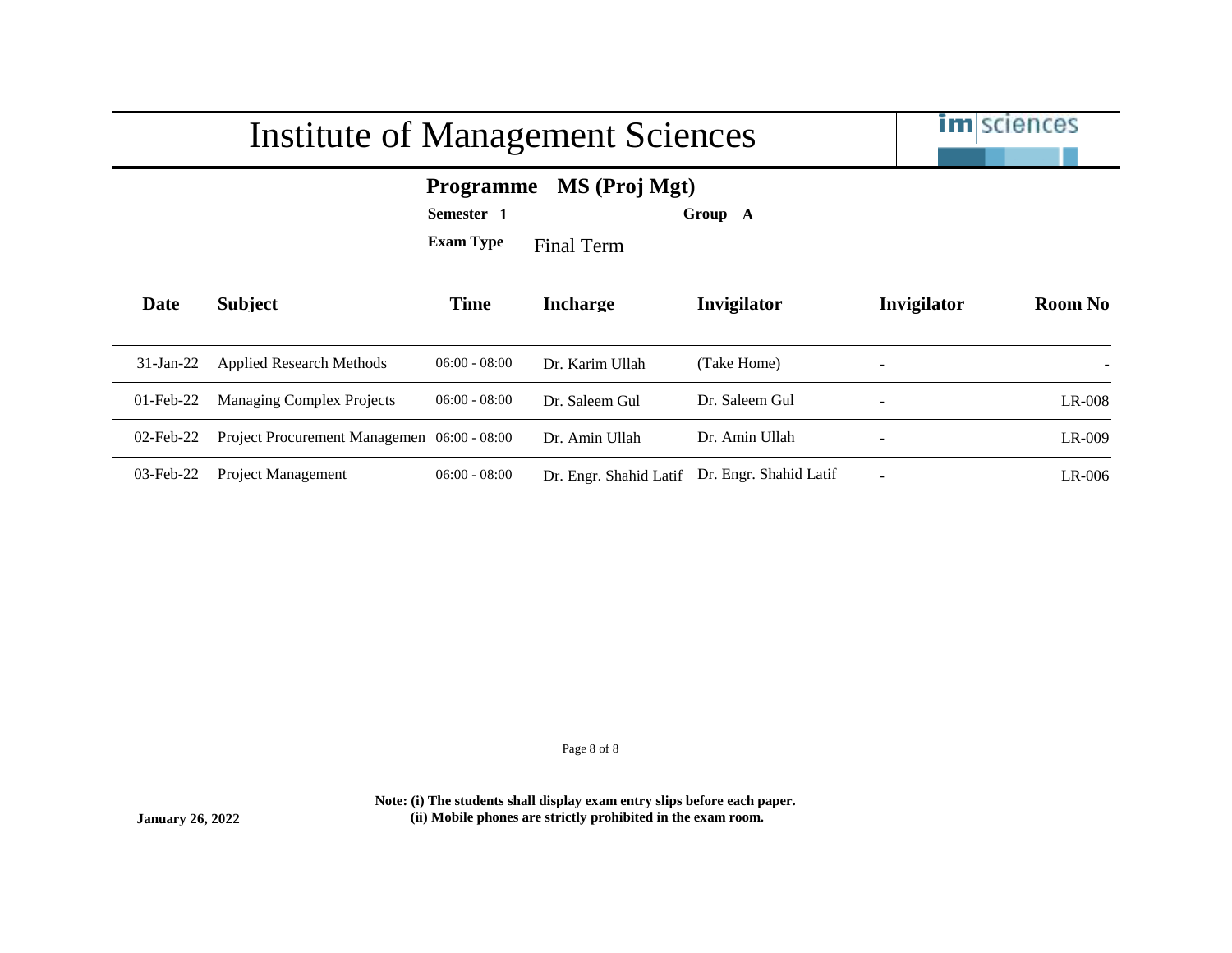|              | <b>Institute of Management Sciences</b> |                                                    |                       |                |             | <b>im</b> sciences |
|--------------|-----------------------------------------|----------------------------------------------------|-----------------------|----------------|-------------|--------------------|
|              |                                         | <b>Programme</b><br>Semester 1<br><b>Exam Type</b> | MS Eco.<br>Final Term | Group A        |             |                    |
| Date         | <b>Subject</b>                          | <b>Time</b>                                        | <b>Incharge</b>       | Invigilator    | Invigilator | <b>Room No</b>     |
| $31-Ian-22$  | <b>Advanced Microeconomics</b>          | $06:00 - 08:00$                                    | Dr. Rehmat Ali        | Dr. Rehmat Ali |             | $LR-010$           |
| $01$ -Feb-22 | <b>Advanced Macroeconomics</b>          | $06:00 - 08:00$                                    | Mukhtar Ahmad         | Mukhtar Ahmad  |             | $LR-006$           |
| 03-Feb-22    | Quantitative Approaches in              | $06:00 - 08:00$                                    | Mukamil Shah          | Mukamil Shah   |             | $LR-008$           |
| $04$ -Feb-22 | Research Methods in Economics           | $06:00 - 08:00$                                    | Dr. Rafiq             | (Take Home)    |             |                    |

Page 1 of 6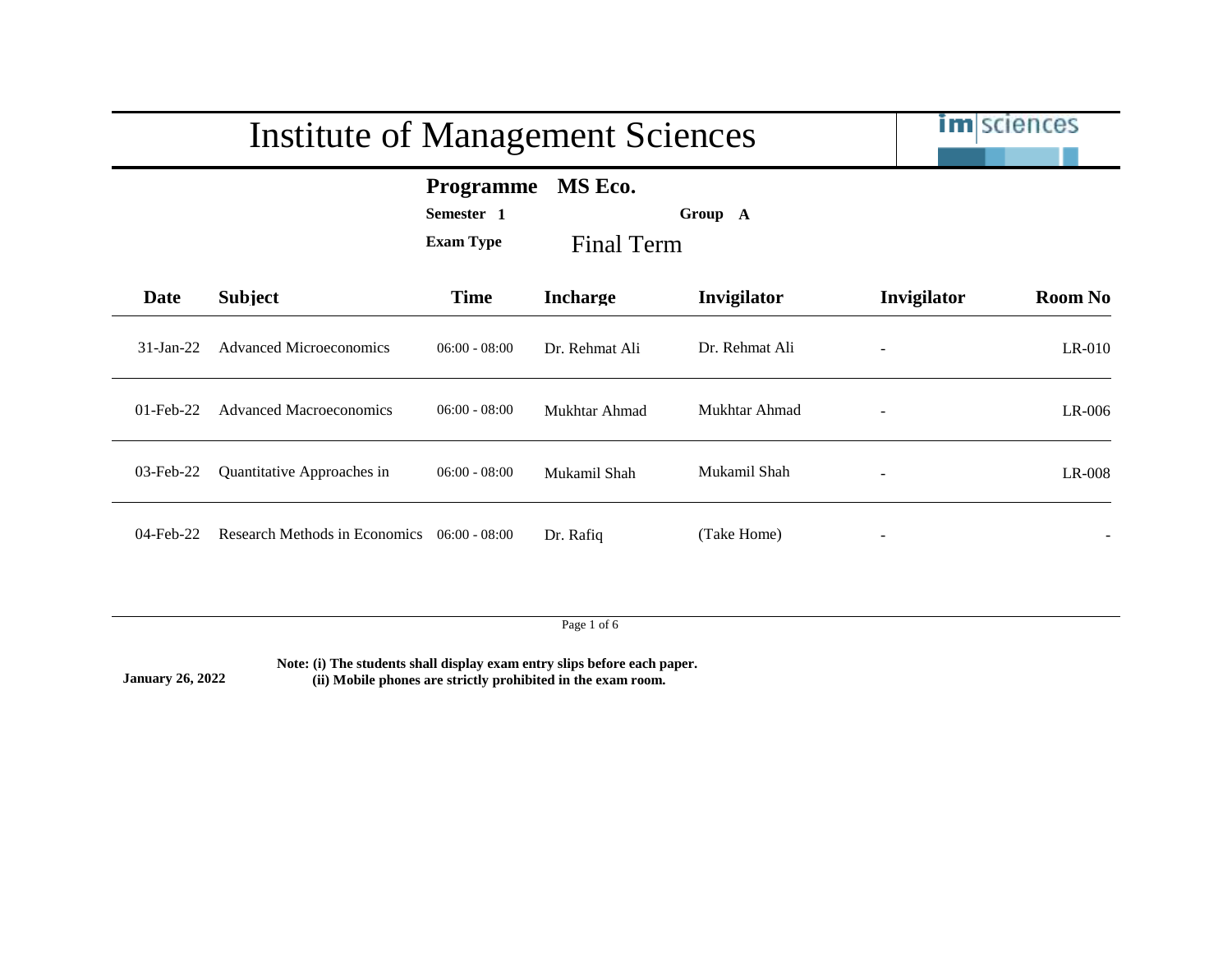|              | Institute of Management Sciences |                                                                                        | <b>im</b> sciences       |                            |                          |                |
|--------------|----------------------------------|----------------------------------------------------------------------------------------|--------------------------|----------------------------|--------------------------|----------------|
|              |                                  | MS Eco.<br><b>Programme</b><br>Semester 3<br>Group A<br><b>Exam Type</b><br>Final Term |                          |                            |                          |                |
| Date         | <b>Subject</b>                   | <b>Time</b>                                                                            | <b>Incharge</b>          | Invigilator                | Invigilator              | <b>Room No</b> |
| $01$ -Feb-22 | Issues in Development            | $06:00 - 08:00$                                                                        | Dr. Zahoor Khan          | Dr. Zahoor Khan            |                          | $LR-005$       |
| $04$ -Feb-22 | Issues in Health Economics       | $06:00 - 08:00$                                                                        | Dr. Javed Iqbal (Visiti) | Dr. Javed Iqbal (Visiting) | $\overline{\phantom{0}}$ | $LR-006$       |

Page 2 of 6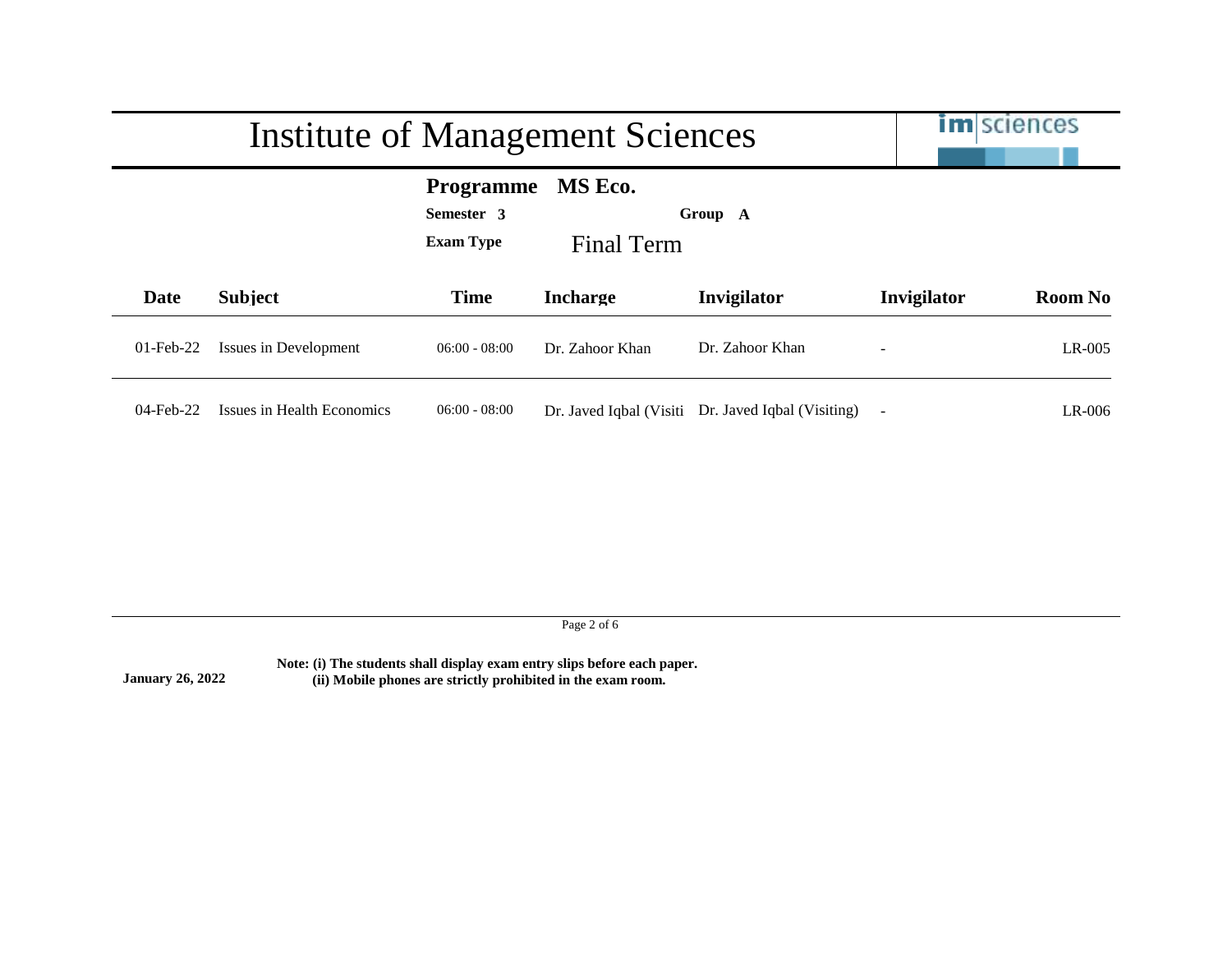|              | <b>Institute of Management Sciences</b>     |                                                    | <b>im</b> sciences                |                  |                 |                |
|--------------|---------------------------------------------|----------------------------------------------------|-----------------------------------|------------------|-----------------|----------------|
|              |                                             | <b>Programme</b><br>Semester 1<br><b>Exam Type</b> | <b>MS-CS</b><br><b>Final Term</b> | Group A          |                 |                |
| Date         | <b>Subject</b>                              | <b>Time</b>                                        | <b>Incharge</b>                   | Invigilator      | Invigilator     | <b>Room No</b> |
| $31-Jan-22$  | <b>Advanced Algorithm Analysis</b>          | $06:00 - 08:00$                                    | Dr. Abdus Salam                   | Dr. Abdus Salam  |                 | $LR-006$       |
| $01$ -Feb-22 | Advanced Theory of Computatio 06:00 - 08:00 |                                                    | Dr. Bashir Hayat                  | Dr. Bashir Hayat | $\qquad \qquad$ | $LR-003$       |
| $02$ -Feb-22 | <b>Advanced Operating Systems</b>           | $06:00 - 08:00$                                    | Dr. Tamleek                       | Dr. Tamleek      |                 | LR-002         |
| 03-Feb-22    | <b>Research Methodologies</b>               | $06:00 - 08:00$                                    | Dr. Muhammad Ali                  | Dr. Muhammad Ali |                 | LR-009         |

Page 3 of 6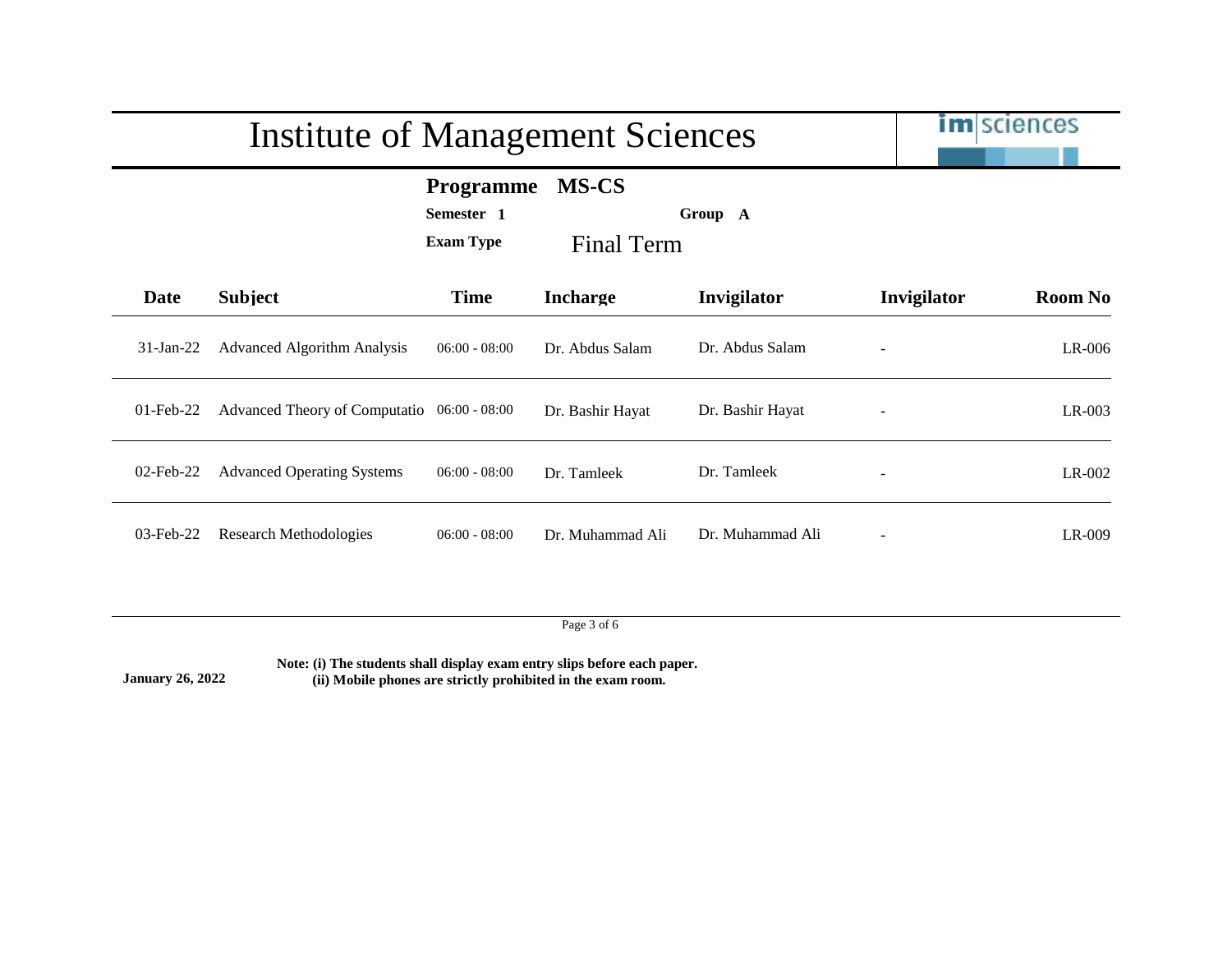|             | Institute of Management Sciences              | <b>im</b> sciences                                 |                            |                   |             |                |
|-------------|-----------------------------------------------|----------------------------------------------------|----------------------------|-------------------|-------------|----------------|
|             |                                               | <b>Programme</b><br>Semester 3<br><b>Exam Type</b> | <b>MS-CS</b><br>Final Term | Group A           |             |                |
| Date        | <b>Subject</b>                                | <b>Time</b>                                        | <b>Incharge</b>            | Invigilator       | Invigilator | <b>Room No</b> |
| $31-Ian-22$ | <b>Natural Language Processing</b>            | $06:00 - 08:00$                                    | Dr. Muhammad Abid          | Dr. Muhammad Abid |             | LR-009         |
| 04-Feb-22   | Advanced Topics in Data Science 06:00 - 08:00 |                                                    | Dr. Shaukat Hayat          | Dr. Shaukat Hayat |             | LR-002         |

Page 4 of 6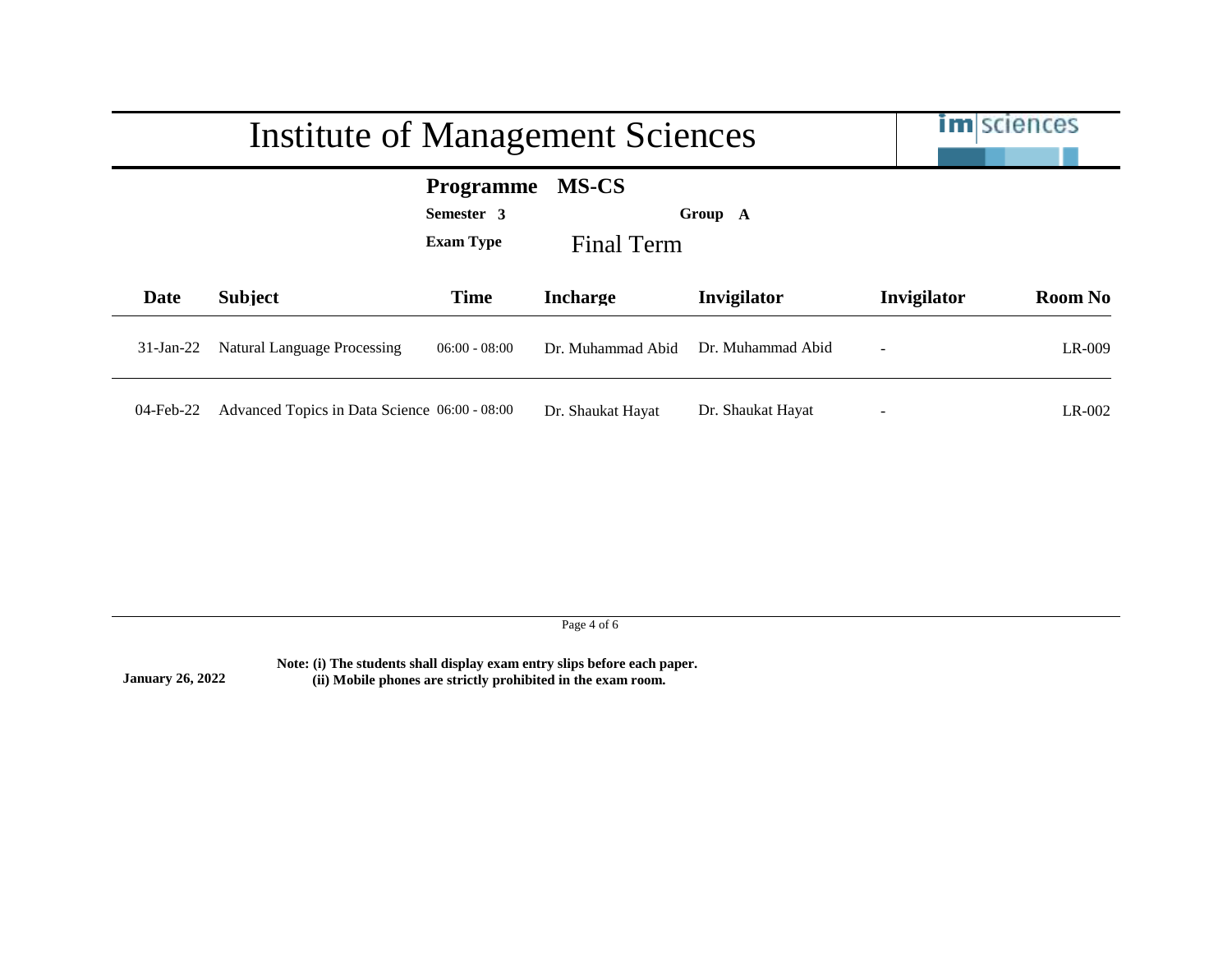|              | <b>Institute of Management Sciences</b>       | <b>im</b> sciences                                 |                                   |                                             |             |                |
|--------------|-----------------------------------------------|----------------------------------------------------|-----------------------------------|---------------------------------------------|-------------|----------------|
|              |                                               | <b>Programme</b><br>Semester 1<br><b>Exam Type</b> | <b>MS-DS</b><br><b>Final Term</b> | Group A                                     |             |                |
| Date         | <b>Subject</b>                                | <b>Time</b>                                        | <b>Incharge</b>                   | Invigilator                                 | Invigilator | <b>Room No</b> |
| $31-Jan-22$  | <b>Qualitative Research Methods</b>           | $06:00 - 08:00$                                    | Dr. Aamer Taj                     | Dr. Aamer Taj                               |             | $LR-003$       |
| $02$ -Feb-22 | <b>Environment and Sustainable</b>            | $06:00 - 08:00$                                    | Dr. Shakeel Hayat                 | Dr. Shakeel Hayat                           |             | $LR-010$       |
| $03$ -Feb-22 | Development Studies: Issues And 06:00 - 08:00 |                                                    |                                   | Dr. Hameedullah Jama Dr. Hameedullah Jamali |             | $LR-003$       |
| 04-Feb-22    | Disaster Management                           | $06:00 - 08:00$                                    |                                   | Alamgir Khan Gandap Alamgir Khan Gandapoo   |             | $LR-005$       |

Page 5 of 6